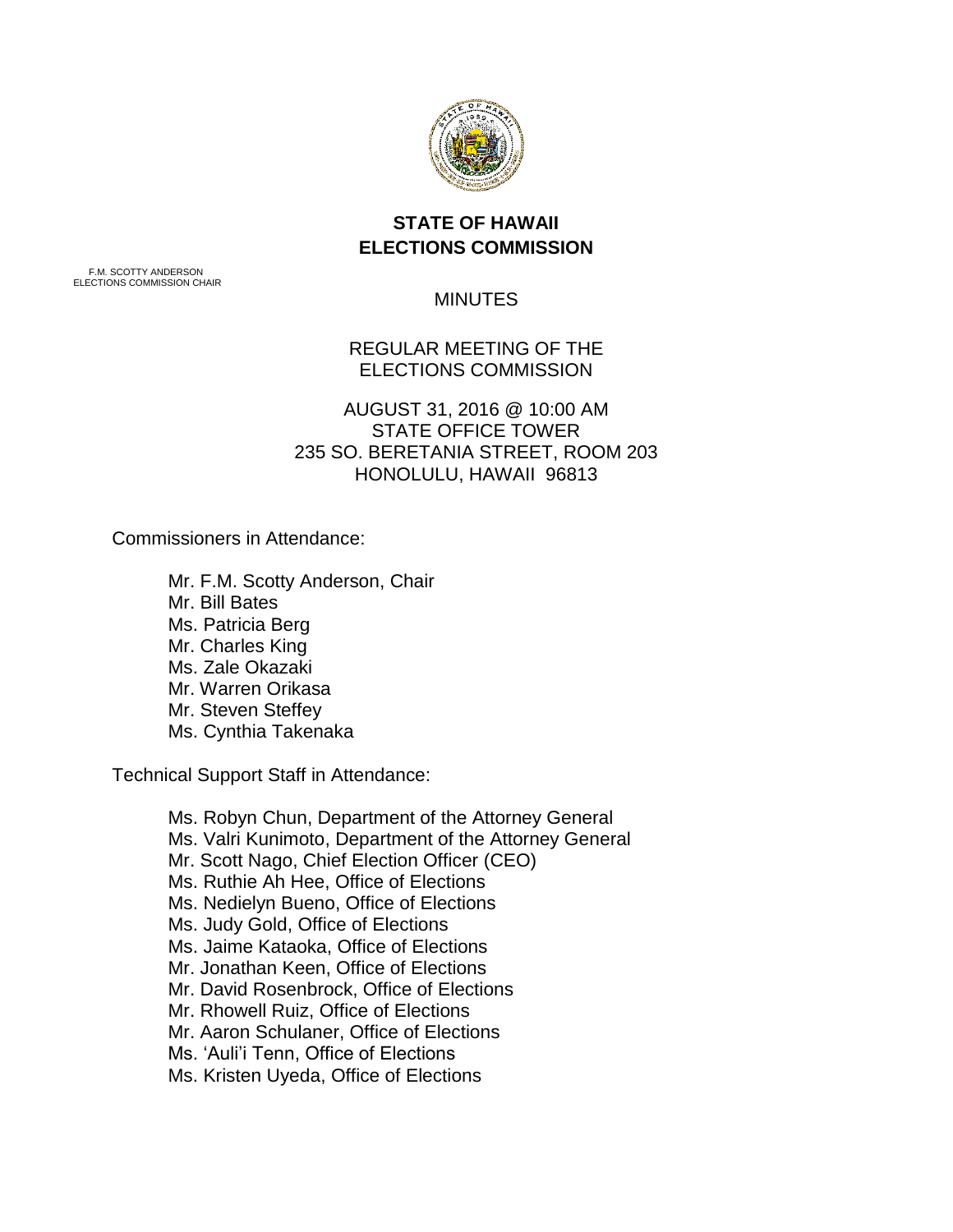Elections Commission Meeting Minutes August 31, 2016 Page 2

Guests in Attendance:

Mr. Sudesh Kumar, Office of Enterprise Technology Services Mr. Danny Mateo, Maui County Clerk Mr. Josiah Nishita, Maui Deputy County Clerk Sen. Sam Slom Ms. Corie Tanida, Common Cause Hawaii

## PROCEEDINGS

I. Call to Order

Chair Anderson called the meeting to order at 10:02 a.m. on August 31, 2016 at the State Office Tower, Room 203.

- II. Swearing In of New Elections Commission Members
	- a. Mr. Bill Bates, County of Maui Appointed by Senate Minority Leader Sam Slom
	- b. Ms. Zale Okazaki, City and County of Honolulu Appointed by House Speaker Joseph Souki
	- c. Mr. Steven Steffey, County of Hawaii Appointed by House Minority Leader Beth Fukumoto
	- d. Ms. Cynthia Takenaka, City and County of Honolulu Appointed by Senate President Ronald Kouchi
- III. Roll Call and Determination of a Quorum

Elections Commission (EC) Secretary conducted roll call. Commissioner Vierra was not in attendance. All other Commissioners were in attendance and the Commission had a quorum.

IV. Approval of Minutes for the Meeting of June 27, 2016

Commissioner Berg moved that the minutes be approved; the motion was seconded by Commissioner King and approved by Commissioners Anderson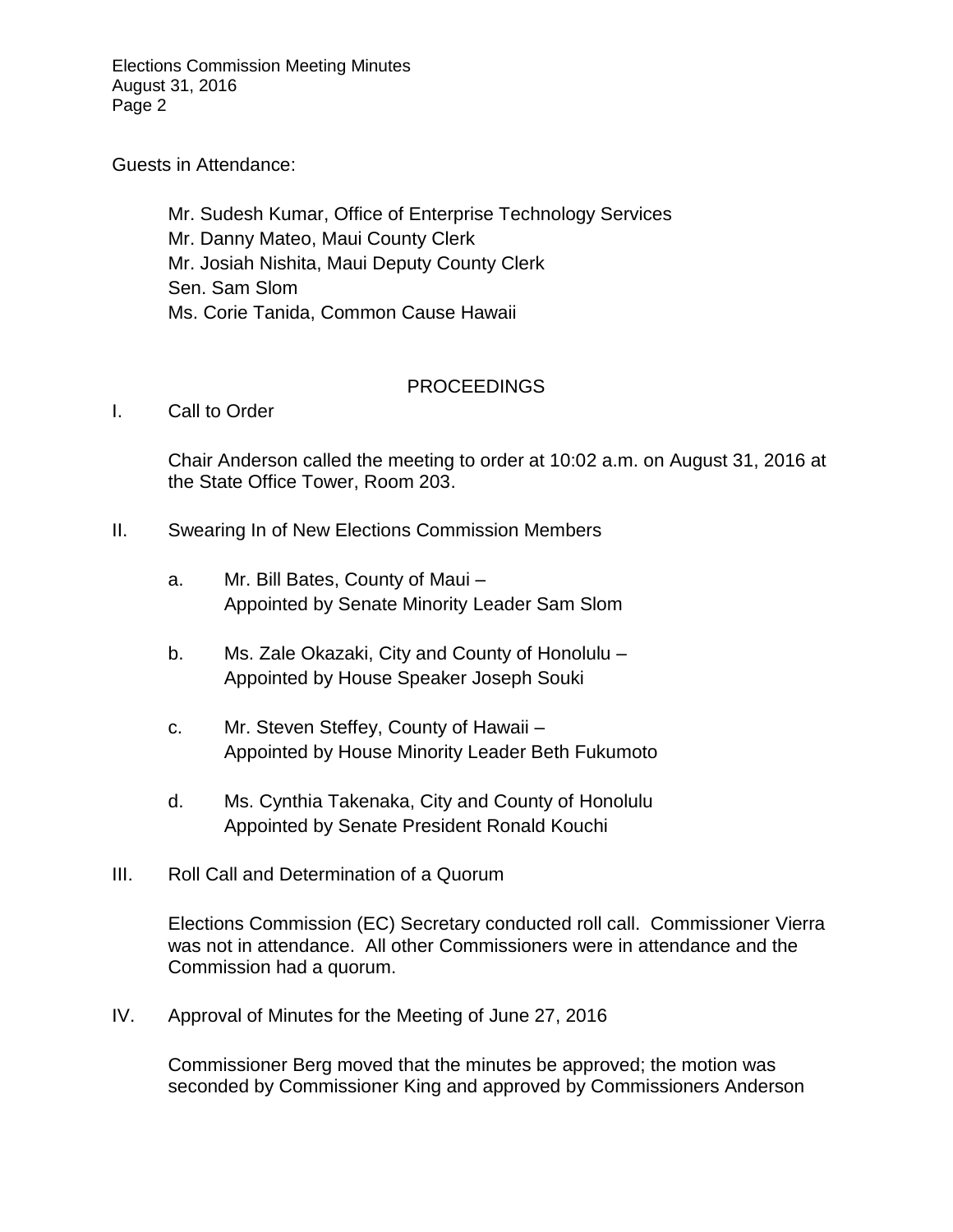and Orikasa. The newly appointed Commissioners Bates, Okazaki, Steffey, and Takenaka abstained.

V. Status of Operations Report from the Chief Election Officer, discussion and action, if appropriate

CEO Nago reported that there were minimal issues on Saturday, Primary Election Day. One issue that occurred involved switching out a voting machine at a polling place on the Windward side. Since the Primary Election, the Office of Elections (OE) has conducted the audits of the results and started preparations for the General Election ballot. The deadline to file a contest for cause was Monday, August 22nd, and as there were no contests filed, the results and list of winners were then certified.

CEO Nago explained that there will be a special election contest on the General Election ballot to fill the remaining term of office for U.S. Representative, District I. In addition, there will be 20 charter amendment questions for Honolulu, so each Oahu voter will receive a set of two ballots.

CEO Nago stated that voter registration increased 2.9% from the 2014 General Election, and 4.3% from the 2014 Primary Election. In regards to online voter registration, there were 40,000 transactions statewide, which include existing voters requesting a permanent absentee ballot or updating their record, as well as new registrations. This year was the first time that same-day voter registration at the AB walk sites was offered, through which approximately 1,000 people registered. In 2018, Election Day registration at the polling places will be available.

Chair Anderson shared that the newspaper had published a letter to the editor regarding low voter turnout and inflated voter rolls. OE and the counties had submitted a response, however the newspaper had chosen not to publish it. Chair Anderson asked CEO Nago to explain his response to the Commission. CEO Nago stated that his response detailed the process through which the county clerks update the voter registration rolls. He explained that prior to the election, the county clerks mail all voters a yellow card that cannot be forwarded. If it is returned, the clerk changes the voter's status to "inactive," and mails a follow-up white card through which the voter can re-register. If the voter fails to reactivate their record, they cannot be removed from the voter registration rolls until two election cycles have passed.

Another issue covered in the response was in regards to deceased individuals on the voter rolls. CEO Nago explained that the Department of Health provides a list of names of those who have passed away in the State of Hawaii. Thus, there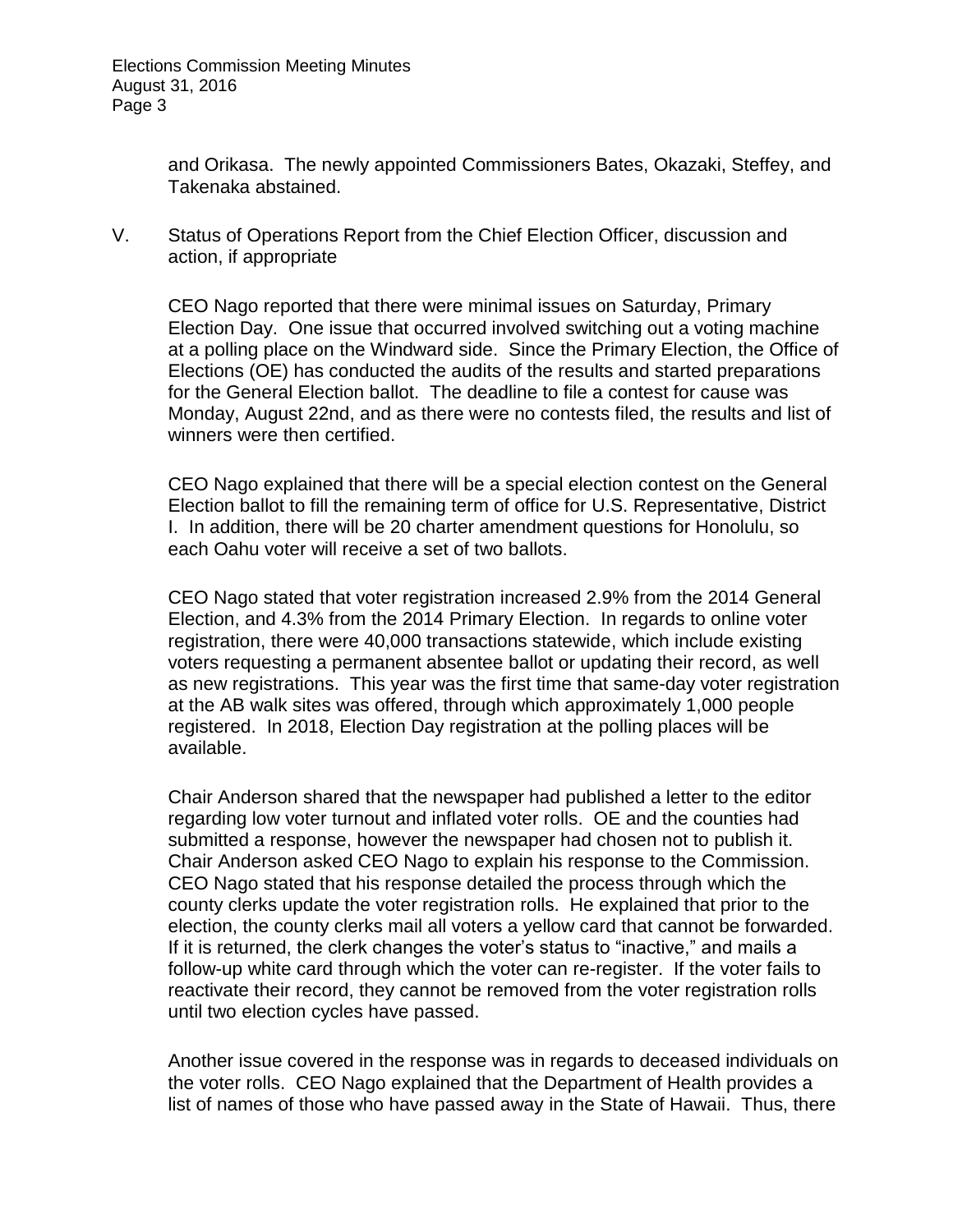would be no record if a Hawaii resident passed away in another state or country. If the spouse of a deceased individual continues to live at the same residence, the yellow card may be thrown away rather than returned. CEO Nago said that if one wanted to remove a deceased person from the voter rolls, they would need to provide sufficient information to the clerk's office to verify their claim.

Chair Anderson mentioned a third concern that was addressed in the response, regarding individuals in other states hacking into voting machines. CEO Nago clarified that there have been no hacks in Hawaii, and that the Office of Enterprise Technology Services (ETS) has provided OE with a list of sites that they should be blocking. Commissioner Berg asked if the Hart machines that scan the ballots are connected to the internet. CEO Nago replied that the machines are not connected to the internet, but rather the information is stored on a memory card which is removed and secured at the end of the night.

Commissioner Berg reported that she had visited a couple of polling places on Kauai, and that everything seemed to be running smoothly. A precinct official had relayed to her an incident involving a woman who was encouraged by a precinct worker to vote on the machine, as it was not being used. Halfway through the process, she became frustrated, and wanted to vote on a paper ballot instead. When she was told that it would be too difficult to reverse what she had voted on the machine, the woman became upset and left the polling place without voting. CEO Nago stated that the woman should have been allowed to cancel her vote on the machine and be issued a paper ballot. He asked Commissioner Berg at which polling place she had heard of this incident, to which Commissioner Berg answered that it was at Hanalei Elementary School. CEO Nago maintained that the precinct official did not follow the proper procedure and that OE will follow up.

Commissioner Berg asked CEO Nago if voters with an "inactive" status are counted in the total number of registered voters. CEO Nago responded that the "inactive" records are included in the total registration count. Commissioner King asked CEO Nago if this is true for the statistics nationwide. CEO Nago explained that nationwide statistics usually reflect the voter eligible population (i.e., anyone who is an American citizen and over 18 years old), and that Hawaii has approximately a 30% voter turnout.

Commissioner Takenaka stated that she went to her polling place, Holy Trinity Church on Primary Election Day, and there seemed to be a little confusion, as she is a permanent absentee voter. The precinct worker made a phone call to verify Commissioner Takenaka's voter status, and recited her social security number loudly in the polling place. A second privacy issue occurred when Commissioner Takenaka was completing the affidavit, and it appeared as though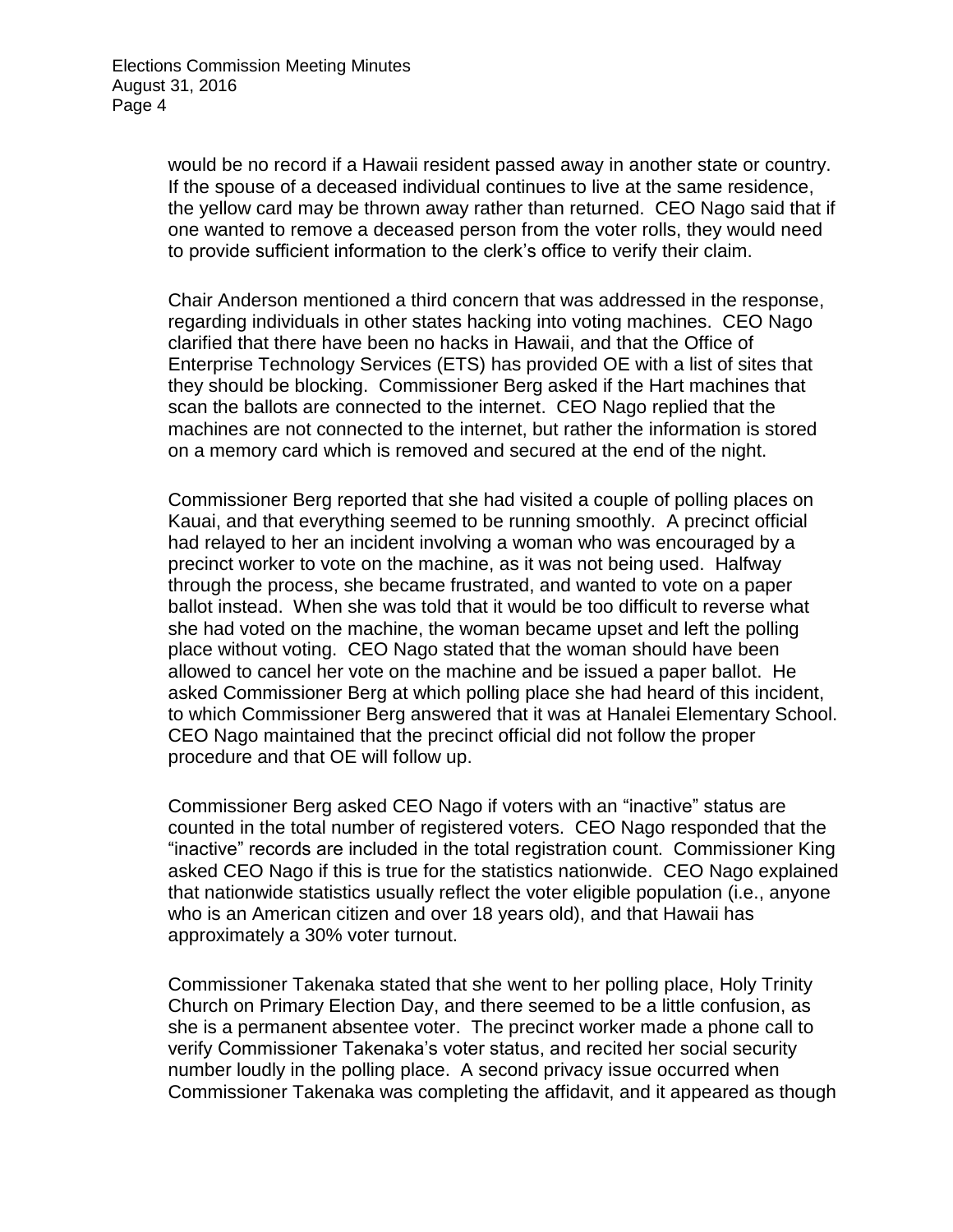the precinct worker had stacked the carbon affidavits on top of each other, as she could read the signature and social security number of the person who had completed an affidavit before her. CEO Nago stated that OE will remind the precinct workers about how to handle sensitive information.

Commissioner Steffey asked CEO Nago if there is a specific procedure in place for securing the memory cards that are removed from the Hart ballot scanning machines. CEO Nago explained that everything is sealed, verified by official observers, and signed off on when it goes out before Election Day, and when it comes back.

CEO Nago mentioned that OE had received a few emails from Mr. Clif Hasegawa of Maui, wanting to validate the results of the Primary Election. CEO Nago clarified that this issue stemmed from the lawsuit with the Democratic Party regarding Hawaii's single party primary.

Commissioner Berg stated that it seemed as though the issue could be solved by replacing the word "or" with "and" so that the statute reads, "A voter shall be entitled to vote only for candidates of one party and for nonpartisan candidates." CEO Nago explained that the statute is worded as such because in Hawaii's single party primary, a voter must choose one party or the group of nonpartisan candidates, which is separate from the nonpartisan office contests (i.e., Office of Hawaiian Affairs, council races, etc.). He added that the statute does not address these nonpartisan office contests.

Mr. Aaron Schulaner, OE General Counsel clarified that HRS 12-31 only references the partisan federal and state contests listed on the primary election ballot, not the nonpartisan county contests. Commissioner Steffey asked if the court has ever specifically addressed the construction of HRS 12-31, to which Mr. Schulaner answered that there have never been any issues regarding the statute itself.

Commissioner Bates asked CEO Nago if Mr. Clif Hasegawa has received a response to his emails. CEO Nago replied that OE did send a response to Mr. Hasegawa.

VI. Public Testimony – Any interested person may submit comments or testimony on any agenda item.

Commissioner Berg asked CEO Nago if he could discuss OE's readiness for the 2016 General Election, and if there are new staff in the neighbor island county clerks' offices. CEO Nago explained that there are always new staff in the clerks'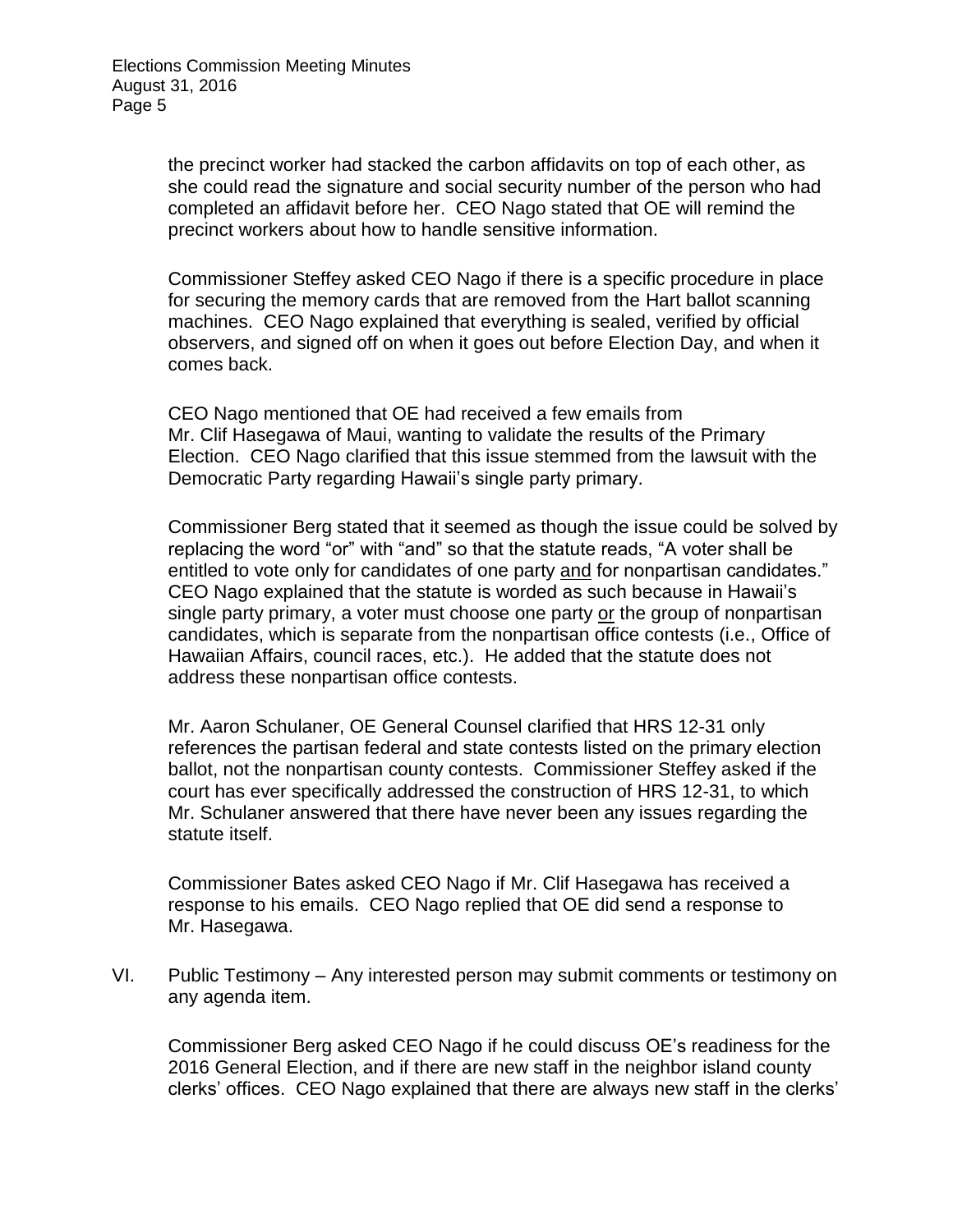offices due to the fact that they hire seasonal staff who only work during election years. He stated that Commissioner Berg may have been referring to the past issue regarding the new Elections Administrator (EA), however, there has not been a new EA since 2012. CEO Nago added that the EAs on the neighbor islands have over 30 years of experience combined.

Commissioner Berg asked CEO Nago if there is a process in place to ensure that ballot shortages will not occur. CEO Nago said that they print enough ballots to send out and also monitor voter turnout. Commissioner Berg asked CEO Nago if the number of specific ballots printed is equivalent to the number of registered voters in that precinct. CEO Nago replied that Commissioner Berg is correct, minus the number of voters who have already voted by mail or AB walk site.

Commissioner Berg asked CEO Nago if there are procedures in place in regards to hurricane readiness. CEO Nago stated that OE and the counties rely heavily on Civil Defense for information regarding things like road closures, and how it affects accessibility to polling places. He said that prior to the Primary Election, they were in constant communication with County of Hawaii's Civil Defense because of heavy rain issues. In one circumstance, lightning had struck and caused one of the servers for the statewide voter registration system to go down, and Civil Defense needed to send out backup generators. CEO Nago stated that OE and the counties work together with Civil Defense to make group decisions based on the information that they provide.

**Senator Sam Slom:** Sen. Slom thanked the newly appointed EC members for their volunteer work, and expressed appreciation for the EC having taken his suggestion by moving the Public Testimony agenda item after the CEO's Status of Operations Report. He said that he shared the same polling place as Commissioner Takenaka, and thought that everyone did a great job. Sen. Slom explained that he had changed his mailing address over a year ago, which is beyond the forwarding period, so he never received the yellow card. However, the precinct workers were able to confirm his information and allow him to vote.

Sen. Slom voiced his concern about the low voter turnout, and suggested that more could be done to improve these numbers. He asked CEO Nago if the advertisements on television were paid or public service announcements (PSA), to which CEO Nago replied that they were comprised of both. Sen. Slom said that the EC should encourage OE to create more PSAs via television and radio, and to reach out to local celebrities, athletes, and entertainers as potential spokespersons.

In regards to the hacking concern, Sen. Slom asked CEO Nago if there are any new procedures in place to guarantee that the memory cards are secure.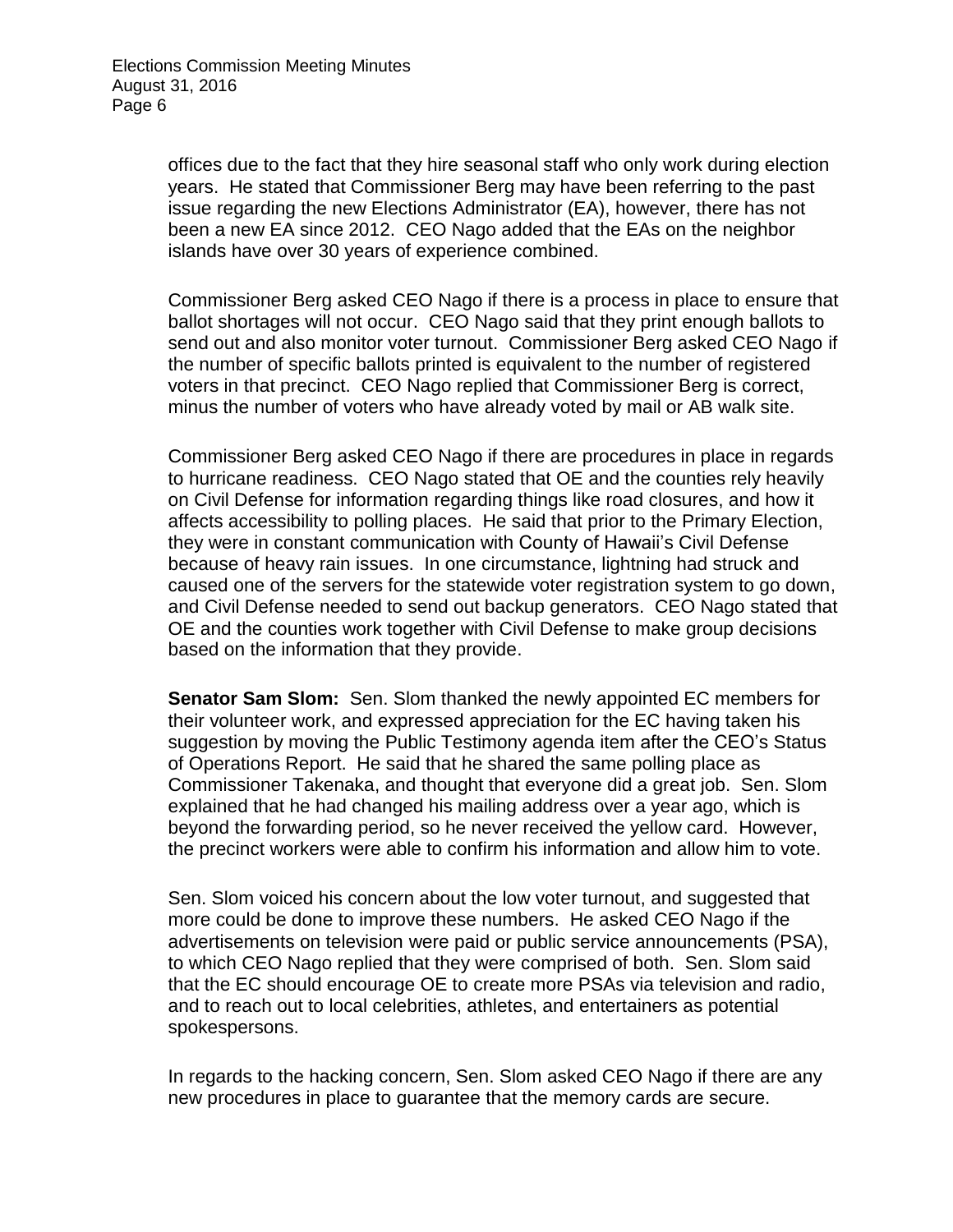CEO Nago confirmed that the voting system is a standalone system that is not connected to the internet in any way, and that everything is sealed with a unique serial number and recorded.

Pertaining to Commissioner Berg's comments about Hawaii's single party primary, Sen. Slom mentioned that he has heard of individuals who think that they are required to select a political party in the primary, and remain with the same party through the general election. Thus, he suggested that an educational effort would be beneficial.

Sen. Slom asked CEO Nago who is responsible for providing information on the different charter amendments. With regard to the two constitutional amendments, CEO Nago stated that the law used to require the Legislative Reference Bureau (LRB) to provide pros and cons on the charter amendments, however the law has since changed. He added that in some states like California, this information is provided by the AG's Office. Sen. Slom asked CEO Nago if he can find out who will provide this information, as education should be the main goal.

VII. Open Forum: Public comments on issues for the Commission's consideration for the next Commission meeting and action, if appropriate. Presentations limited to three minutes.

No public comments were made.

With no further comments, the Commission dissolved into Executive Session at 10:33 a.m.

VIII. Executive Session

Pursuant to Section 92-5(a)(4), HRS, consult with attorney regarding Green Party of Hawaii v. Nago and Democratic Party of Hawaii v. Nago.

The Commission resolved into open meeting at 10:51 a.m.

## IX. Adjournment

Commissioner Steffey reiterated that Senator Slom had encouraged the EC to do more to remedy low voter turnout, and asked if there is anything the EC is able to do to help. Commissioner Berg suggested that the EC can encourage OE to do more PSAs, and said that she thought OE's "I'm a Voter" campaign was great. CEO Nago clarified that the "I'm a Voter" campaign was done by Hawaii News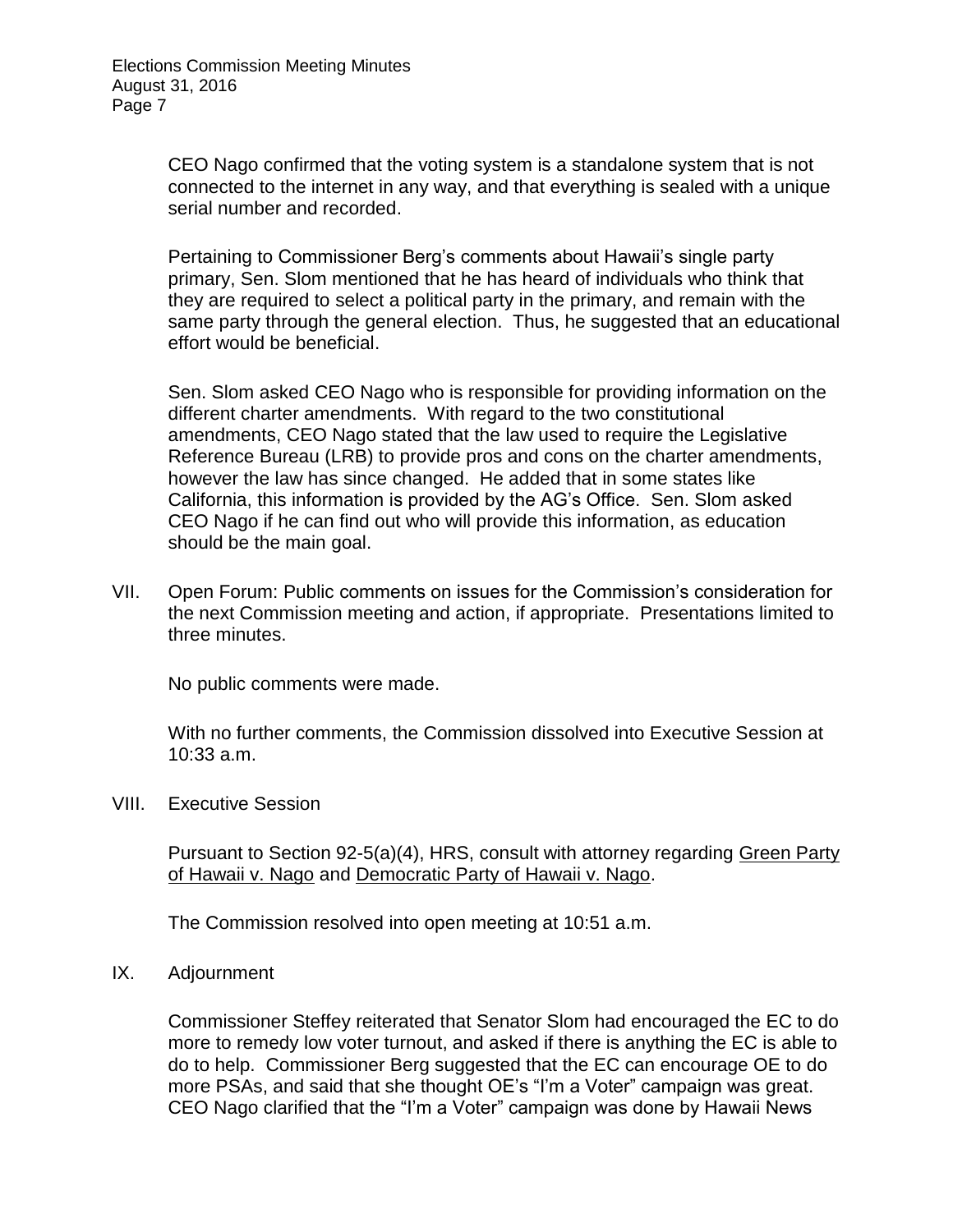Now. Chair Anderson asked CEO Nago if there is money in the budget that is earmarked for these advertisements, to which CEO Nago replied that OE uses federal funds for these commercials. He added that OE's advertisements cover the mechanics of voting (i.e., voter registration, precinct official recruitment, online registration, single party primary, etc.). CEO Nago stated that the most effective way of increasing voter turnout in other states has been going to all-mail elections. Chair Anderson agreed and encouraged the EC to push their legislators to support all-mail elections.

Commissioner King mentioned that on Kauai, there were different spaces open for early voting for the Primary Election, and it seemed to be fairly successful. He added that having various locations open, as well as signs on the roadways contributed to awareness and participation.

Chair Anderson stated that Hawaii has three ways of voting, that there are too many people involved, and that it is too expensive. He said that it is becoming increasingly difficult to find individuals who want to work in the polls. Commissioner Okazaki asked if high school students are more willing to work for the \$80 stipend. CEO Nago answered that they are less interested than they used to be. Commissioner Okazaki asked if OE feeds the precinct workers, to which CEO Nago replied that OE does not.

Commissioner Bates mentioned that Commissioner Vierra had shared a video via email with the rest of the EC regarding the hacking of voting machines and the issue of security. He asked CEO Nago if he had any thoughts on the video. CEO Nago stated that Commissioner Vierra had sent the video before the Primary Election, and because a lot has happened since then, he would need to first review it to refresh his memory. Chair Anderson reiterated that OE's system cannot be hacked into, as CEO Nago explained earlier.

Commissioner Takenaka asked CEO Nago about OE's policy regarding visitors (i.e., general public, herself, etc.) at the Capitol on Election Day. CEO Nago said that Ms. Jaime Kataoka, OE Secretary, had informed him that Commissioner Takenaka was interested in visiting the Capitol on Primary Election Day, and asked her if she had come and was turned away. Commissioner Takenaka replied that she did go to the Capitol really late on Election night, walked to the Senate Floor, and observed the last batch of ballots being counted. CEO Nago explained that there are usually sheriffs posted at the entrance who require a badge to enter the building. However, there is a new person in charge of special duty who posted the request late, so consequently not all slots were filled. CEO Nago stated that for most of Primary Election Day, there were sheriffs at the doors stopping people.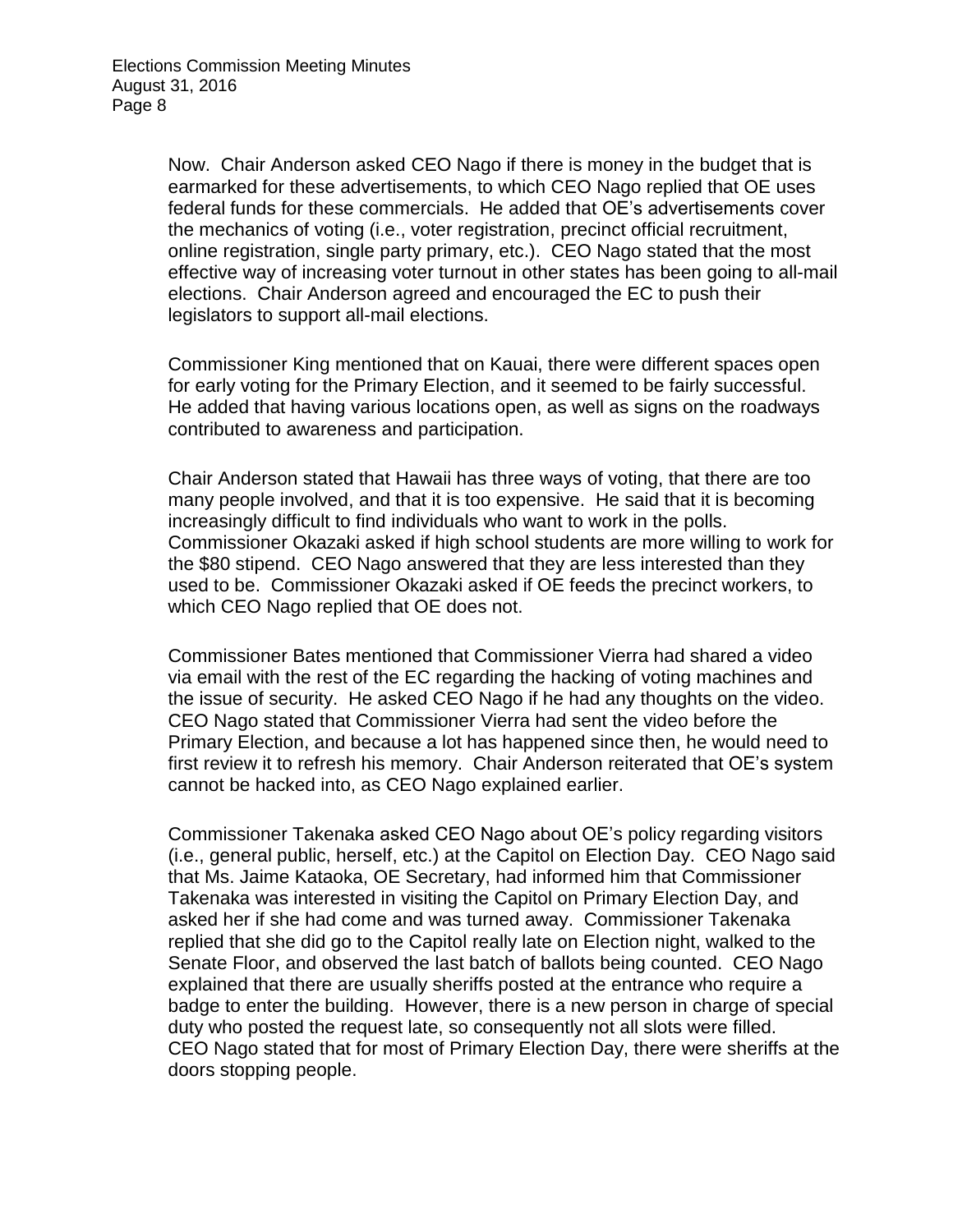Commissioner Okazaki asked CEO Nago if OE will be cutting the pay of the sheriffs since they did not fulfill their contract. Mr. Rhowell Ruiz, Election Support Services Section Head, explained that OE only compensated the sheriffs for the services that were provided, so since they were understaffed, OE paid them less than usual. Commissioner Okazaki asked Mr. Ruiz how OE is going to solve this issue next time. Mr. Ruiz responded that OE plans to meet with the new person in charge ahead of time and do a walk-through at the Capitol. Commissioner Okazaki asked if sheriffs are less expensive than police officers, to which CEO Nago confirmed that they are, and said that the Capitol is a state building that is normally guarded by sheriffs.

Commissioner Orikasa asked if the sheriff's office is obligated to provide full security on election days. CEO Nago answered that they are not. Commissioner Orikasa asked if this is the first time that this has occurred, to which CEO Nago confirmed that it is. Chair Anderson indicated that the current system is not very good and that the services should automatically be in place. Commissioner Okazaki asked CEO Nago how OE is going to prevent this issue from reoccurring. CEO Nago explained that when they meet with the sheriff's department, they are going to use Primary Election Day as an example and request that they post the notice earlier. He added that OE submits this written request for their assistance six months in advance. Commissioner Steffey asked CEO Nago what would happen if the notice was posted on time, but the slots were still not filled up. CEO Nago responded that there are sheriffs assigned to work patrol who will cover, but if a breach occurred somewhere, they would be called to respond.

Commissioner King suggested that CEO Nago introduce his OE staff for the new EC members:

- Mr. Rhowell Ruiz Election Support Services
- Mr. Aaron Schulaner General Counsel
- Ms. 'Auli'i Tenn Counting Center Operations
- Ms. Nedielyn Bueno Voter Services
- Ms. Kristen Uyeda Ballot Operations
- Mr. David Rosenbrock Computer Services
- Ms. Ruthie Ah Hee Election Support Services, Warehouse
- Ms. Judy Gold Precinct Operations
- Ms. Jaime Kataoka Secretary

Commissioner Takenaka asked CEO Nago if the people counting the ballots are volunteers. CEO Nago explained that the individuals running the ballots through the machines are hired by the vendor. Commissioner Takenaka asked if these